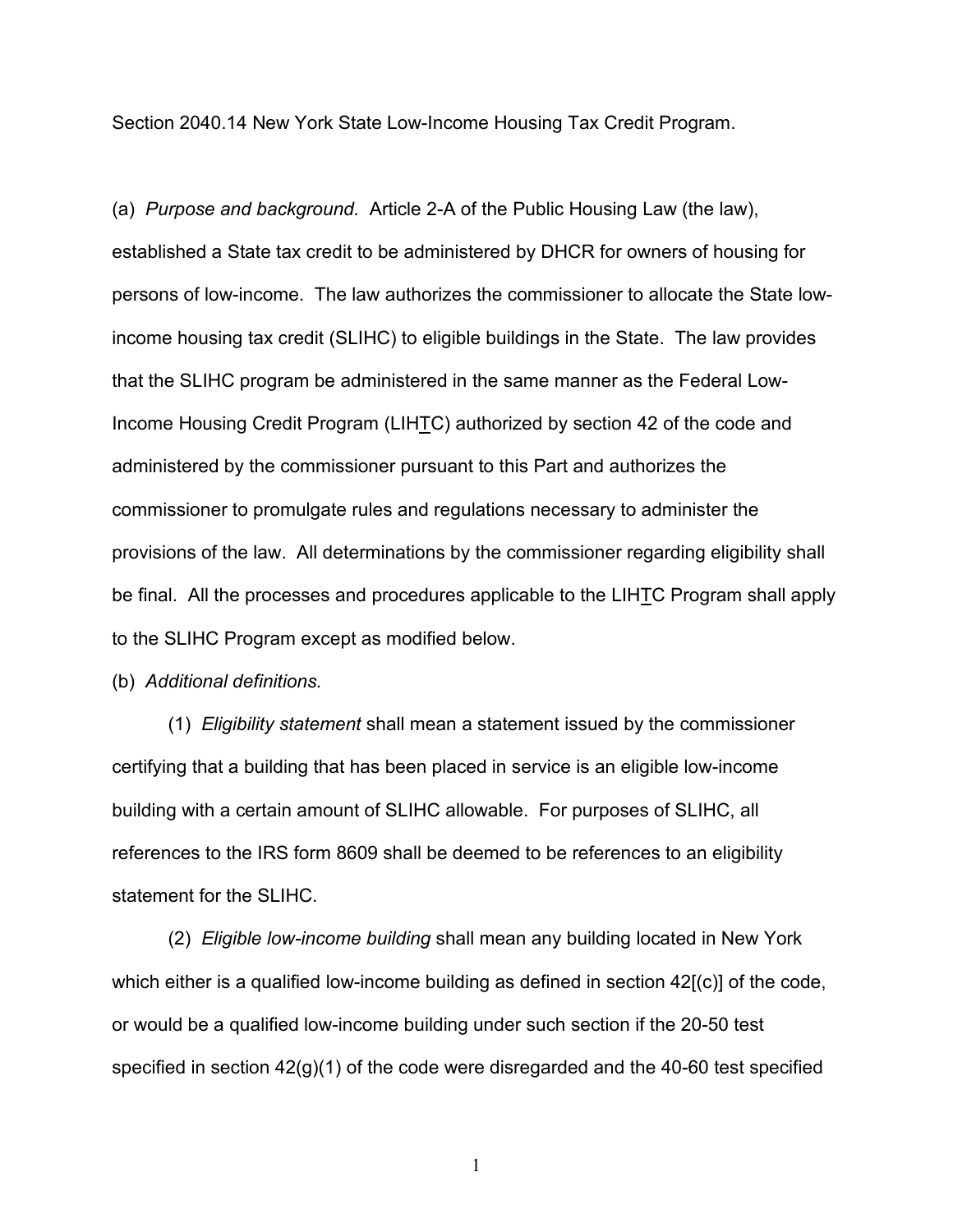in such section (requiring that at least 40 percent of the residential units be both rentrestricted and occupied by individuals whose income is 60 percent or less of area median gross income) were a 40-90 test.

(3) *Qualified basis of an eligible low-income building* shall mean the qualified basis of such building as determined under section 42[(c)] of the code or which would be determined under such section if the 40-90 test specified above applied under such section 42 to determine if such building were part of a qualified low-income housing project.

(4) *De minim[u]is determination.* The Commissioner of Taxation and Finance in consultation with the commissioner may exempt from recapture any SLIHC which are allocated to a project or unit which is otherwise eligible but is not an eligible low-income building due to an error by the owner in calculating the low-income eligibility test.

(5) *Notice of noncompliance* shall mean a statement issued by the commissioner and sent to the project owner notifying the project owner that the project is not in compliance with the provisions of this section. For the purposes of SLIHC, all references to IRS form 8823 shall be deemed references to the notice of noncompliance.

(c) *Funding rounds.* A notice of credit availability will be issued annually by the DHCR following enactment of statute providing credit allocation authority. Such notice shall remain in effect until such time as the SLIHC credit allocation authority is expended or expired.

(d) *Project scoring and ranking criteria.* Project applications which pass threshold eligibility review shall be scored based upon the following criteria as may be further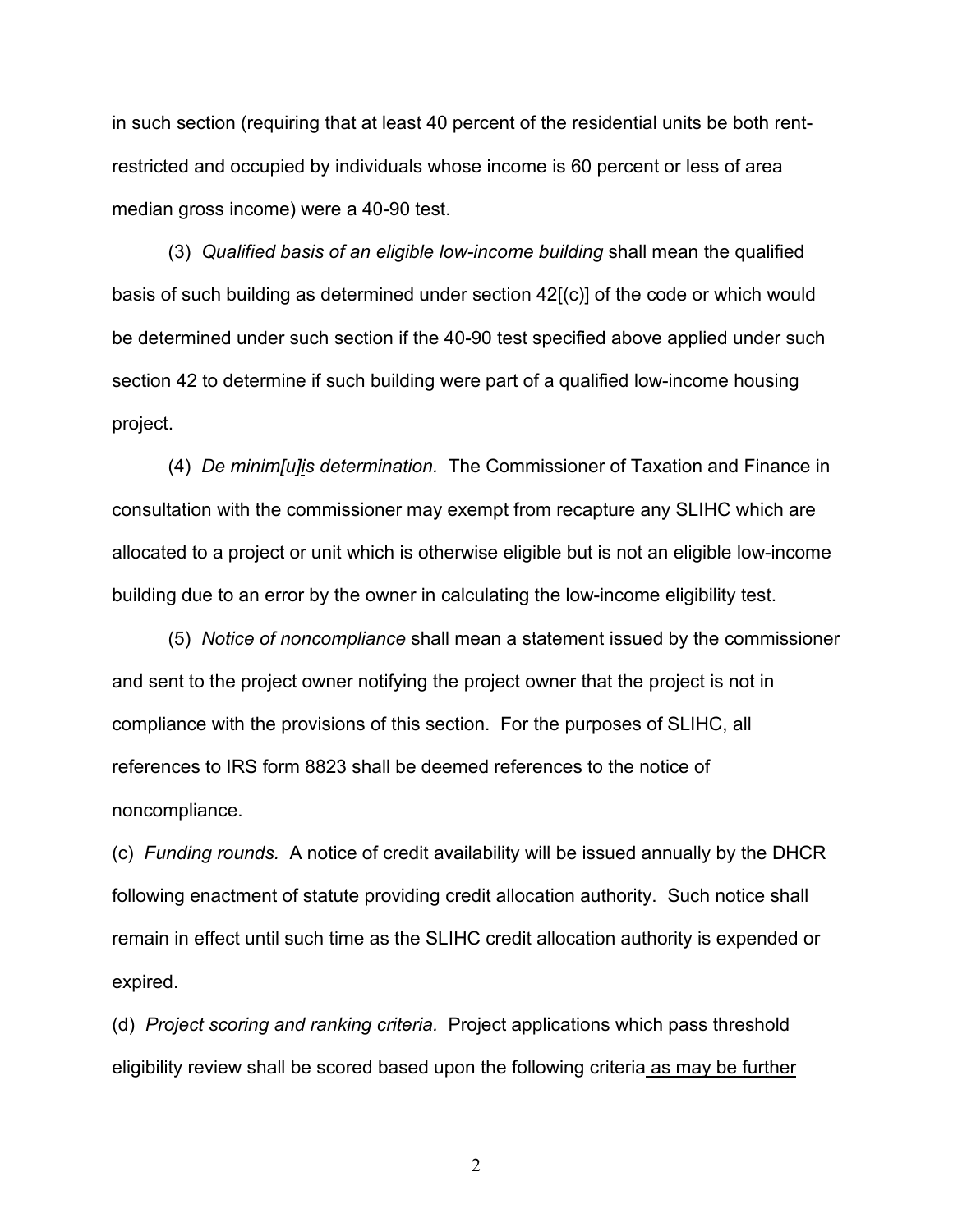described in a notice of credit availability, request for proposals, design requirements manual, capital programs manual or other manual or document issued by the Division:[. The scoring criteria are listed below in descending order according to the relative weight given to each criteria:]

(1) Community impact/revitalization (maximum of 10 [15] points). Scored on the extent the project provides affordable housing in an area that meets the following criteria:

[(i) limited or no subsidized affordable housing production and an unmet demand for affordable housing in the past 10 years within the primary market area of the proposed location of the project (5 points);]

 ([ii] i) the project proposes the use or reuse of existing buildings, in-fill new construction, and/or the demolition and replacement of buildings having a blighting impact on a community and the rehabilitation of which is impracticable and advances [is part of] a neighborhood specific revitalization plan or is complementary to an ongoing neighborhood specific planning and/or revitalization effort ("a Concerted Community Revitalization Plan"). Plans and/or efforts may be led by local government, locally based community organizations and/or individuals. Plans and/or efforts will be evaluated based on whether they seek to fundamentally improve the quality of life and opportunities for neighborhood residents based on the following criteria:

> a) incorporate easy access to public transportation and/or promote walkable communities in which essential goods and services are accessible within a short and safe walking distance;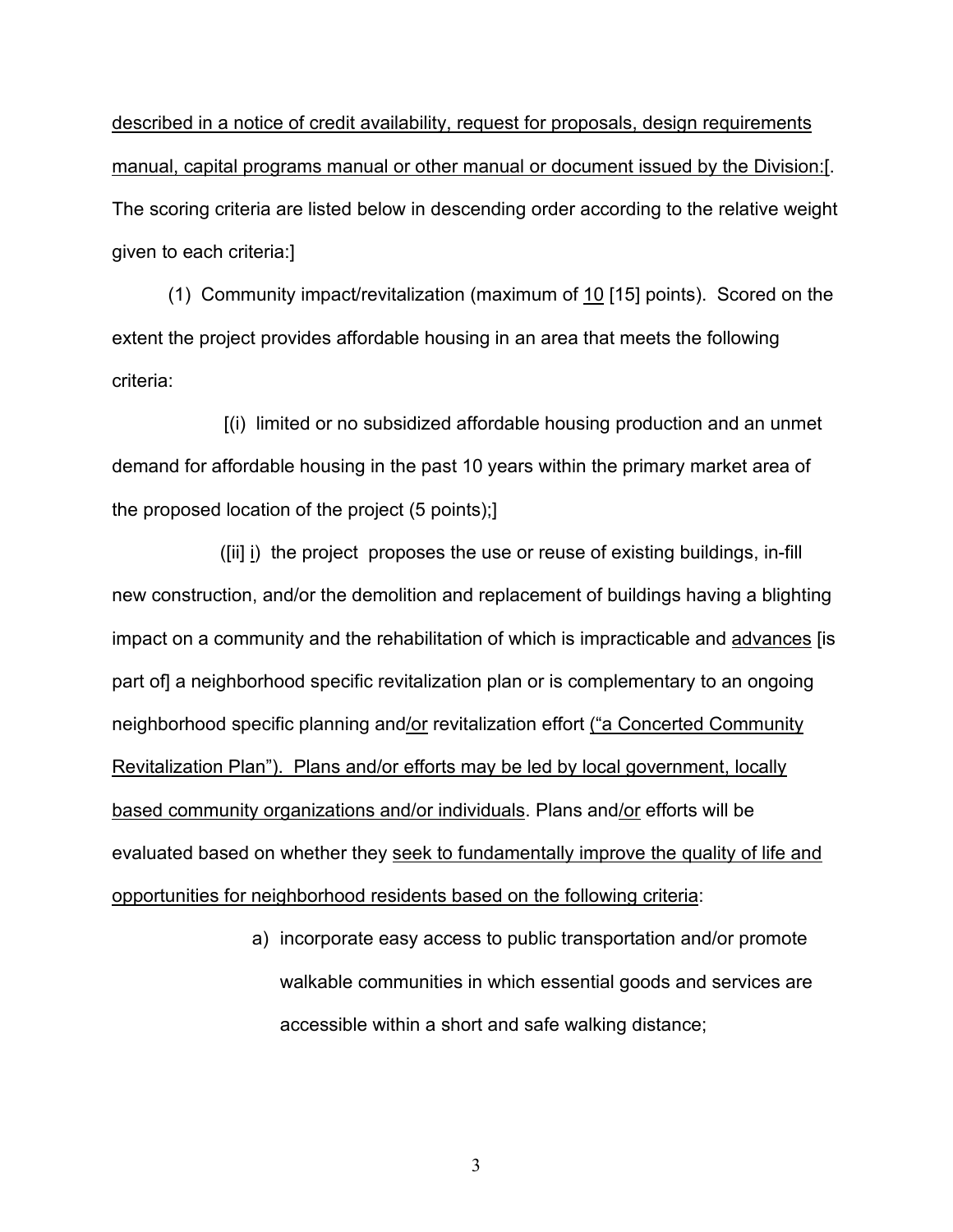- b) are consistent with the historic character and density of the neighborhood;
- c) provide evidence of an ongoing, multi-faceted revitalization effort and/or plan that addresses the homeownership, commercial, service, employment, nutritional, recreational, educational, and cultural needs of the neighborhood;
- d) result from an open, public process in which neighborhood residents have had meaningful opportunities to contribute to its development; [and,]
- e) [include a comprehensive neighborhood asset analysis that] identifies [the] existing neighborhood strengths upon which the revitalization plan and/or effort is based, including, but not limited to, access to employment opportunities and proximity to viable commercial districts, stable neighborhoods, and cultural institutions  $[(5 \text{ points}).]$ ;
- f) identifies goals to be met and obstacles to be overcome by the plan; and,
- g) promotes mixed-income development (up to 5 points).

([iii] ii) the project clearly advances specific housing objectives of a

[r]Regional [e]Economic [d]Development [c]Council strategic plan applicable to the area in which the project will be located (5 points).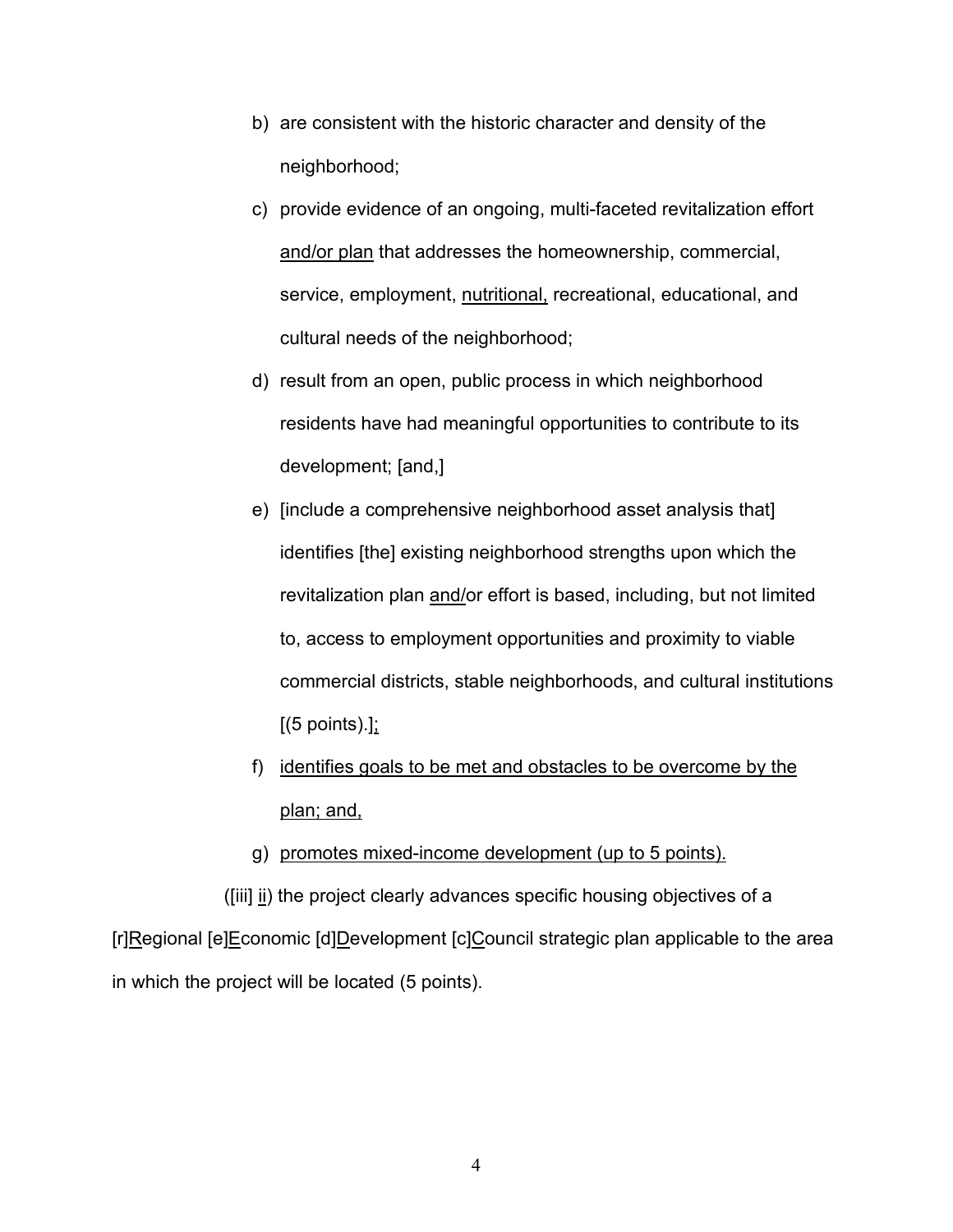(2) Financial leveraging (up to  $11$  [13] points). Scored to the extent that other funding sources (not including a deferred developer's fee) finance a portion of the project's total development cost, including but not limited to sources such as:

(i) permanent funding from sources other than the Division or HTFC;

(ii) the donation of land and/or building(s);

(iii) the provision of a long term lease at a nominal amount;

(iv) the net syndication proceeds as a proportion of the total credit requested; and/or

(v) the amount of credit requested per unit adjusted for unit size.

(3) Sponsor characteristics (up to [10] 9 points). Scored on the applicant's development and management team experience in the timely development and completion of low-income housing within proposed development budgets and project scope, and the management of such housing within approved operating budgets in a manner consistent with all statutes, regulations and policies.

(4) Green Building ([maximum of] up to 5 points). Scored on the extent the project identifies and will comply with a sustainable green building strategy identified in the request for proposals for each funding round.

(5) Income mixture ( $\mu$ p to 12 [10] points). Scored on the extent affordable housing opportunities are provided to different income levels (i.e., above 90 percent of area median income, 60 percent to 50 percent of area median income, 50 percent to 30 percent of area median income, below 30 percent of area median income) in addition to the units available to households between 60 percent and 90 percent of area median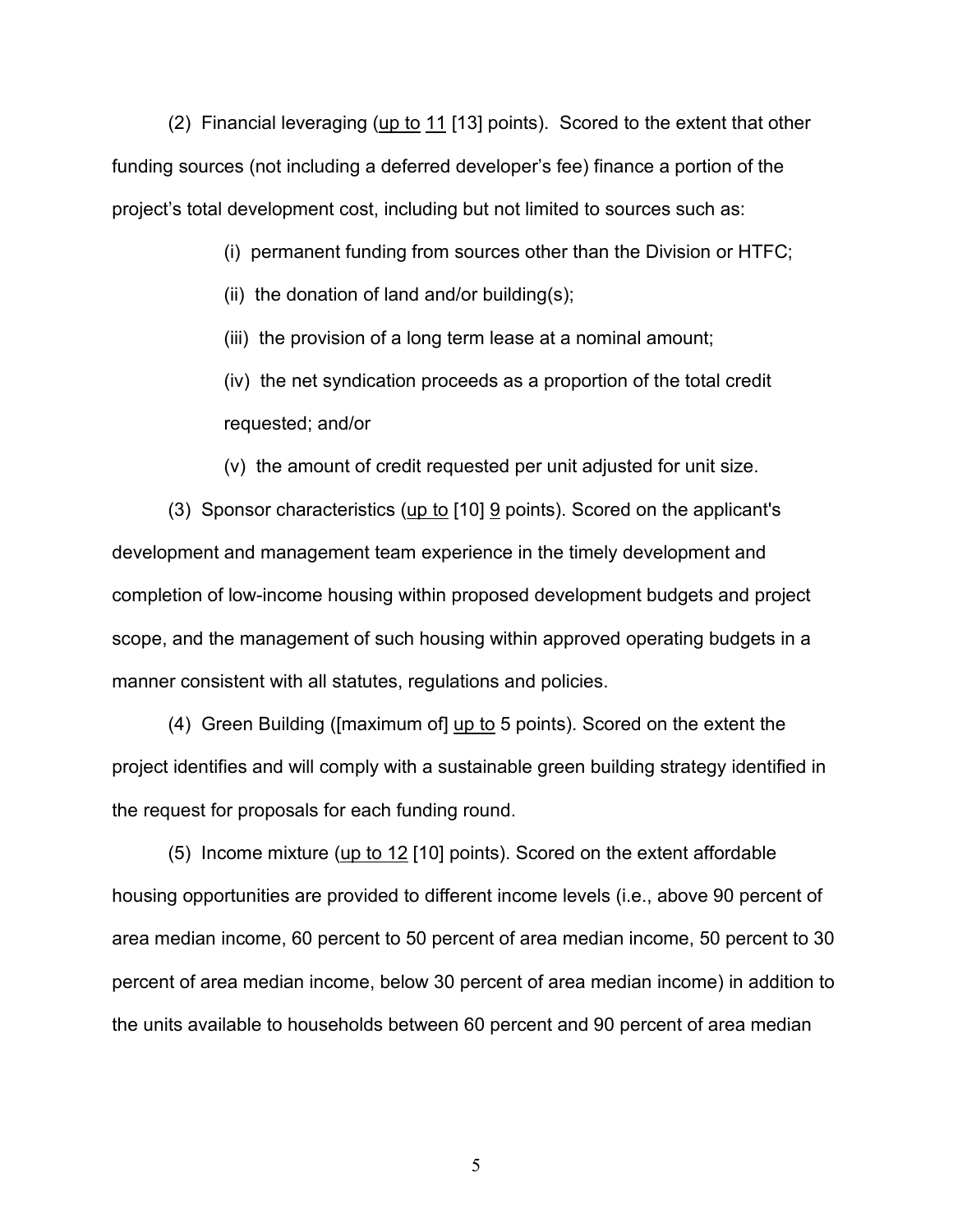income and whether the applicant provides evidence that a public housing authority will make referrals to the proposed project.

(6) Fully accessible and adapted, move-in ready units (up to 5 points). Scored on whether the applicant has provided evidence that there is sufficient market demand for the number and type of units proposed and has certified it will enter [entered] into a written agreement with an experienced service organization(s) to provide appropriate referrals for fully accessible and adapted, move-in ready units:

(i) at least 5 percent (rounded up to the next whole number) of the project units are fully accessible and adapted, move-in ready, which includes a roll-in shower with an attached seat or is designed to accommodate a roll-in shower with an attached seat which will be installed at the owner's expense upon request, for person(s) who have a mobility impairment and the unit(s) will be marketed to households with at least one member who has a mobility impairment; and at least 2 percent (rounded up to the next whole number) of the project units are fully accessible and adapted, move-in ready for person(s) who have a hearing or vision impairment and the unit(s) will be marketed to households with at least one member who has a hearing or vision impairment. Fully accessible and adapted, move-in ready units shall be equitably distributed among the various dwelling unit types in the project based upon:

(A) evidence of market demand;

(B) the guidance of the service organization providing referrals to the project; and/or

(C) applicable federal or state law (2 points).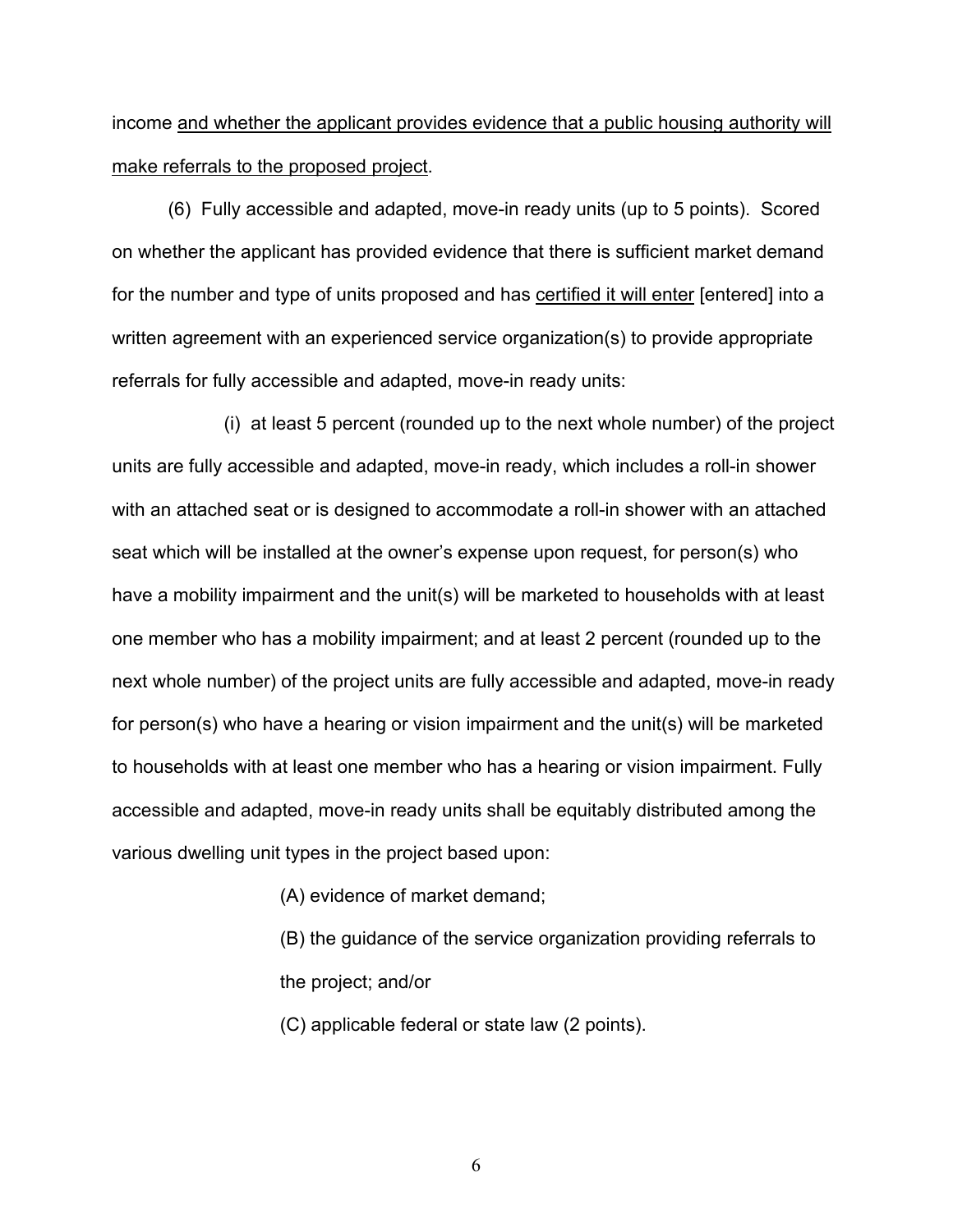(ii) the percentages of units meeting the requirements of (i) above are equal to or exceed 10 percent and 4 percent (rounded up to the next whole number) respectively (a minimum of two units each). Fully accessible and adapted, move-in ready units shall be equitably distributed among the various dwelling unit types in the project based upon:

(A) evidence of market demand;

(B) the guidance of the service organization providing referrals to the project; and/or,

(C) applicable federal or state law (5 points).

(7) Project readiness (up to 10 points). Scored on the extent the application demonstrates the likelihood of a construction closing in the shortest possible timeframe based on an assessment of the status of financing commitments, applicable environmental approvals or clearances, and whether the project is supported by the implementation of significant measures including but not limited to infrastructure improvements, real property tax relief and rezoning,

(8) Persons with special needs (5 points). Scored if the project will give preference in tenant selection to persons with special needs, with priority given to such persons who have served in the armed forces of the United States for a period of at least 6 months (or any shorter period due to injury incurred in such service) [and have been thereafter discharged or released therefrom under conditions other than dishonorable], for at least 15 percent of the DHCR-assisted units and whether the persons with special needs will be provided supportive housing or will be offered [served by] supportive services as evidenced by a comprehensive service plan and [an]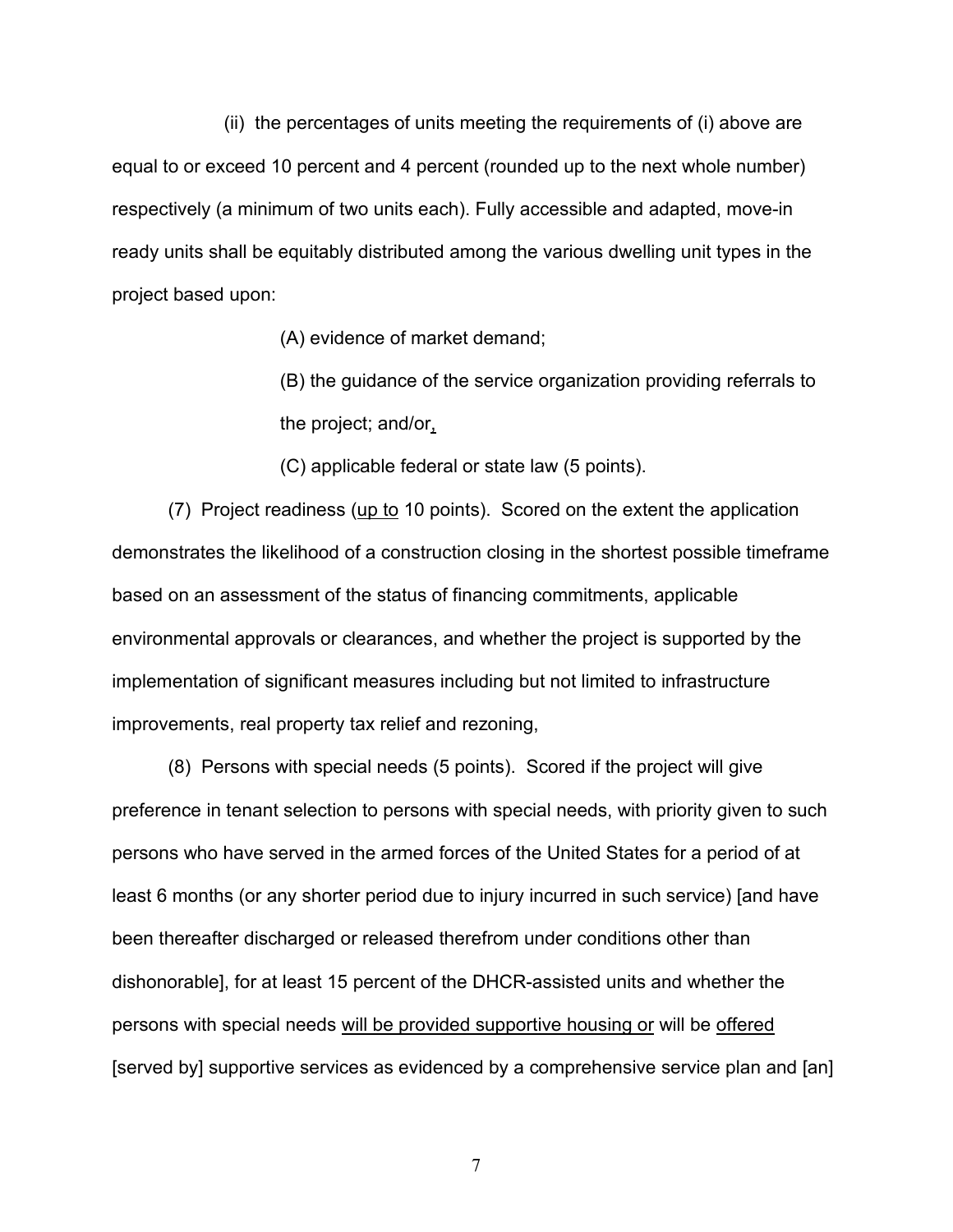a written commitment or agreement [or commitment in writing] with [an experienced] a service provider experienced in meeting the specific service needs of persons for which preference is provided.

[(9) Marketing plan/public assistance (5 points). Scored on the extent preference in selection of tenants will be given to persons from public housing waiting lists or other existing waiting lists for subsidized housing and/or to persons and families whose current housing fails to meet basic standards of health and safety and who have little prospect of improving the condition of their housing except by residing in a project receiving SLIHC and the preference is evidenced by an enforceable agreement with the source of the referral.]

 $(10)$   $\overline{9}$ ) Individuals with children (up to 7 [5] points). Scored on the ratio of bedrooms to units in a project serving households with children and whether the project is a housing opportunity project or advances a neighborhood specific revitalization plan and/or effort.

([11] 10) Participation of non-profit organizations (up to 4 points). Scored on the extent of participation of a non-profit organization or organizations:

> (i) whether local non-profit organization(s) or for-profit wholly owned subsidiary(ies):

(a) has fostering of low-income housing as one of its tax-exempt purposes,

(b) is not affiliated, established or controlled by a for-profit entity, and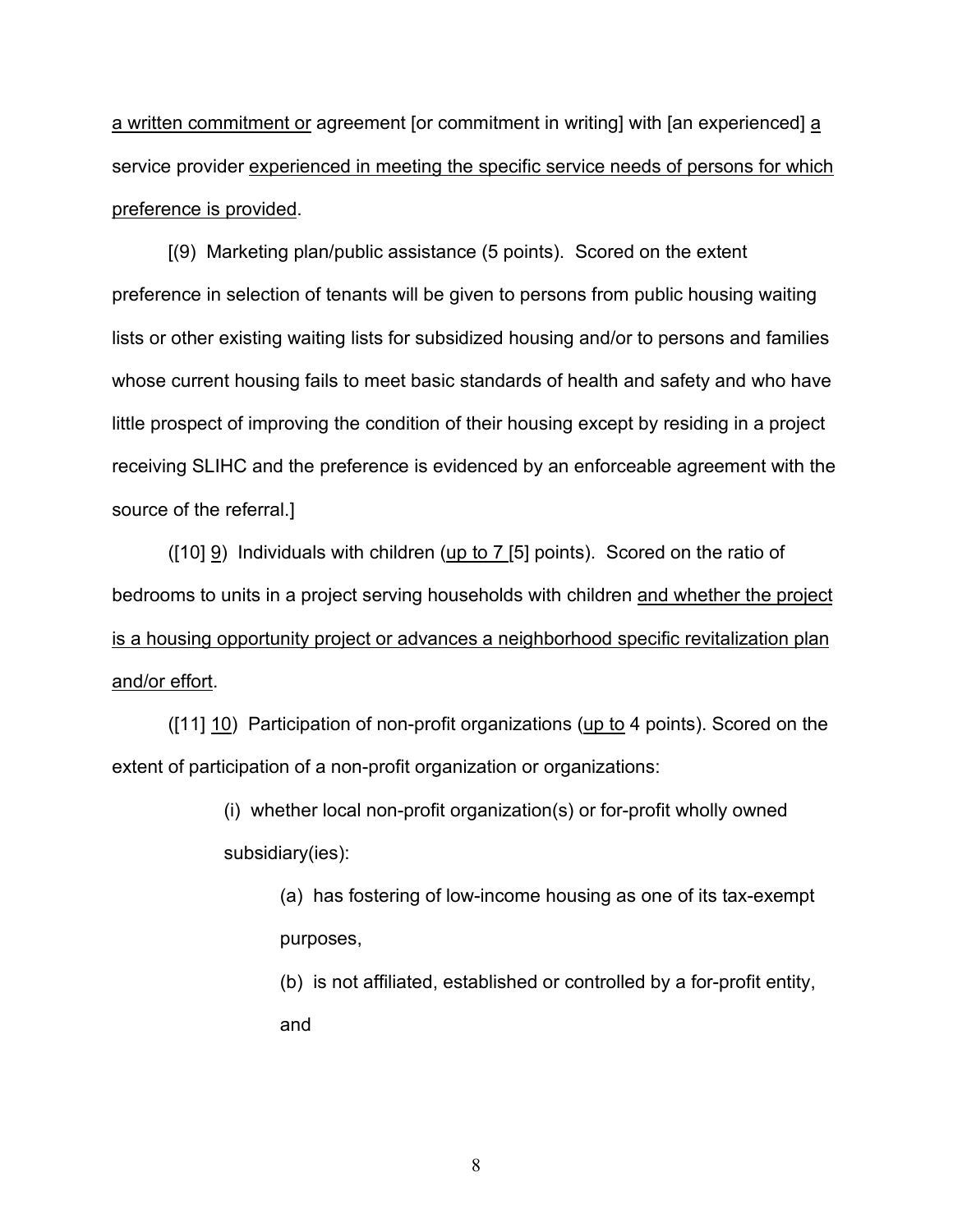(c) will serve as sole general partner(s) of the limited partnership/project owner or sole managing member(s) of the limited liability company/project owner (4 points);

or

(ii) whether local non-profit organization(s) or for-profit wholly owned subsidiary(ies), with demonstrable housing experience and capability, has a defined and substantive role in the ownership, development and management of the project through the extended use period (2 points). or

(iii) whether non-profit organization(s) that does not qualify as a local nonprofit organization(s) under section 2040.2(m), or its for-profit wholly owned subsidiary(ies), has a defined and substantive role in the ownership, development or management of the project through the extended use period (1 point).

([12] 11) Historic nature of project (up to [3]2 points). Scored on whether:

(i) the project includes the rehabilitation of a historic building ( $[2]1$  point[s]);

(ii) the applicant demonstrates that the project will include a building that will be eligible for, and the applicant will seek, a federal tax credit for the rehabilitation of historic buildings (1 point).

([13] 12) Cost effectiveness (5 points). Points will be awarded to individual projects based upon a comparison of project costs to the costs proposed in other project applications.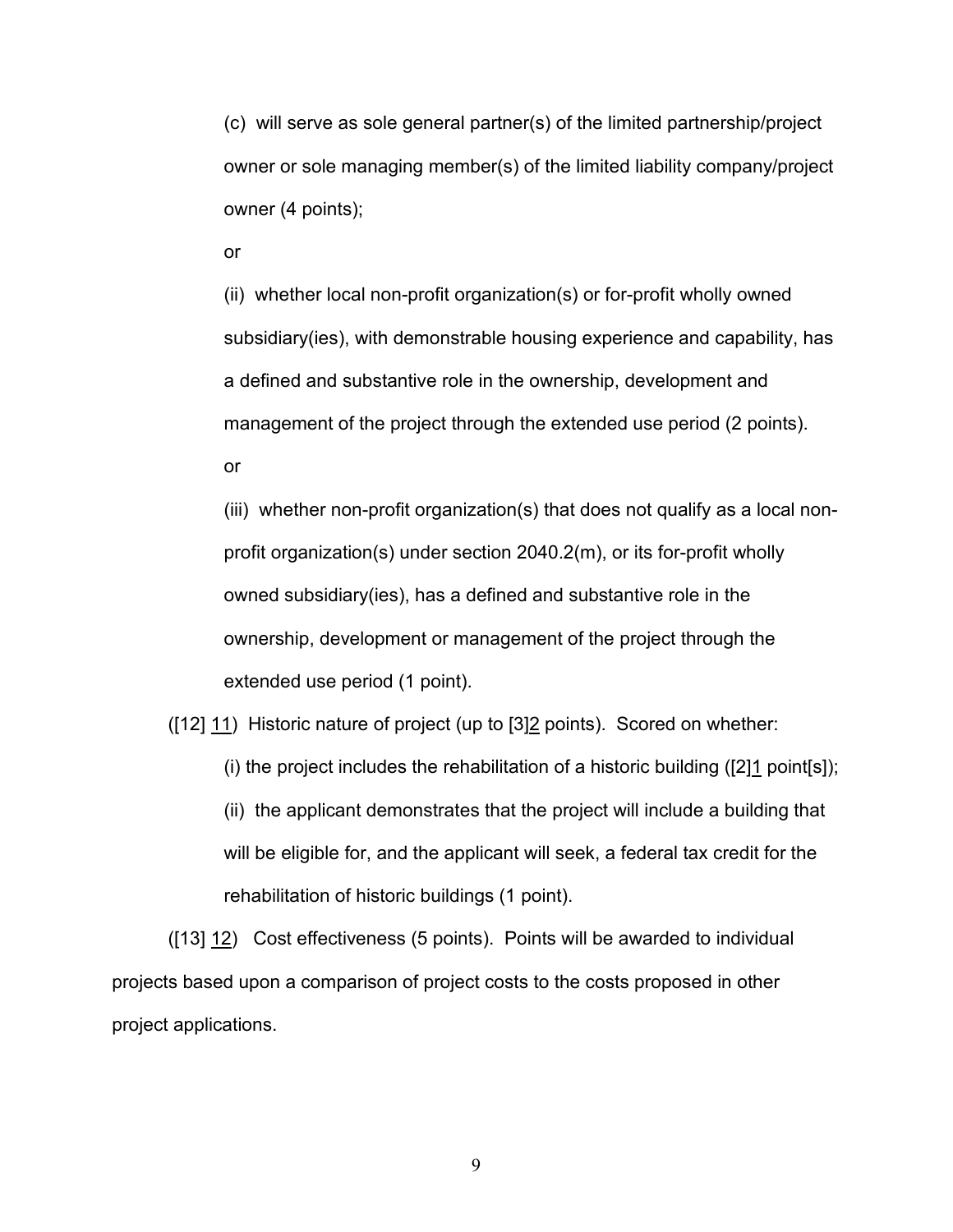$(14)$  13) Housing opportunity [projects] (up to  $5$  [3] points). Scored to the extent the project is in close proximity to public transportation, is located in a community with a low incidence of crime, [is served by high performing schools and/or is located outside of a HUD-designated Qualified Census Tract] and/or is located in an area of opportunity as set forth in a request for proposals issued by the Division.

(14) Investment in underserved areas (5 points). Scored on whether there is limited or no subsidized affordable housing production and an unmet demand for affordable housing in the past 10 years within the primary market area of the proposed location of the project.

(15) Minority and Women Owned Business Enterprise and Service-Disabled Veteran-Owned Business participation (up to [2]5 points). Scored to the extent the project development team includes NYS certified minority and/or women-owned and service-disabled veteran-owned businesses.

(e) *Determination of the amount for SLIHC allocation.* DHCR shall determine the dollar amount of the SLIHC to be allocated to a project in the same manner as when determining the dollar amount of a LIHTC allocation. [, except for the following rule. The calculation of the gap amount for SLIHC will assume the maximum allocation of LIHTC is available for any portion of a qualified building which will be regulated at or below 60 percent of area median income.]

(f) General. The Division reserves the right to allocate SLIHC in a manner which affirmatively advances fair housing, yields an equitable distribution of SLIHC throughout the State, to ensure the participation of qualified non-profit organizations, to implement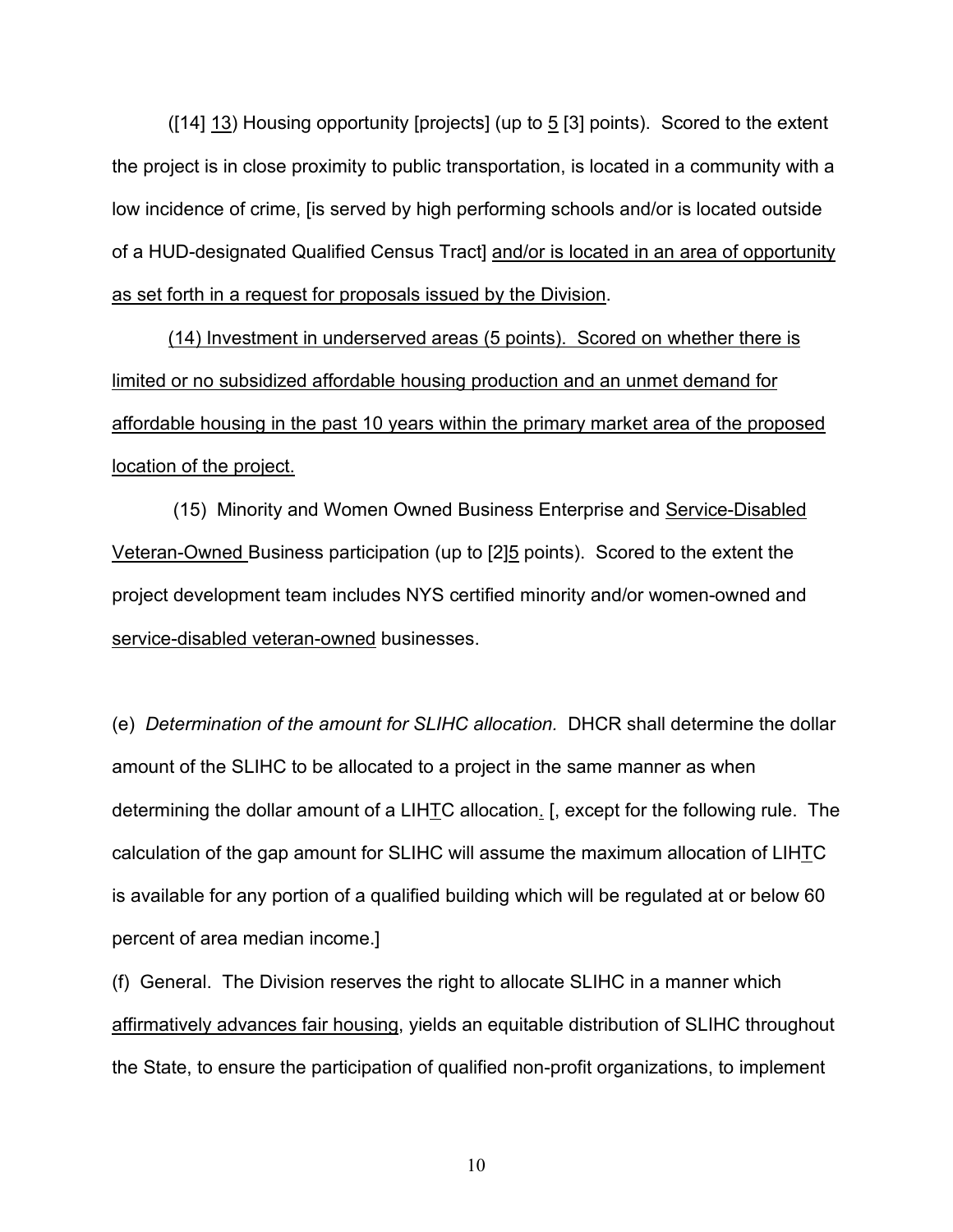such special priorities or demonstration programs contained in the notice of credit availability or request for proposals and to advance coordinated investments by State, federal, and local governmental partners. The Division also reserves the right to assign scoring points as set forth in Section 2040.3(f) herein to the extent a project addresses the Division's underwriting and design standards, as set forth in a request for proposals. Any special priorities or demonstration programs shall be consistent with priorities and selection criteria set forth herein and shall be described in detail in the notice of credit availability and requests for proposals. Notwithstanding the scoring system set forth above, the Division reserves the right to deny any request for an allocation of SLIHC irrespective of its point ranking if such request is inconsistent with the State's housing goals including the housing objectives of a Regional Economic Development Council applicable to the area in which the project is located, and shall have the power to allocate SLIHC to a project irrespective of its point ranking if such intended allocation is: in compliance with the law; in furtherance of the State's housing goals including the housing objectives of a Regional Economic Development Council applicable to the area in which the project is located; and, determined by the commissioner to be in the interests of the citizens of the State of New York. A written explanation shall be available to the general public for any allocation of a housing credit dollar amount which is not made in accordance with established priorities and the selection criteria set forth herein.

(g) Set-Asides. The Division reserves the right to set aside credit for the purpose of implementing the State's housing goals, including the housing objectives of the Regional Economic Development Council applicable to the area in which the project is